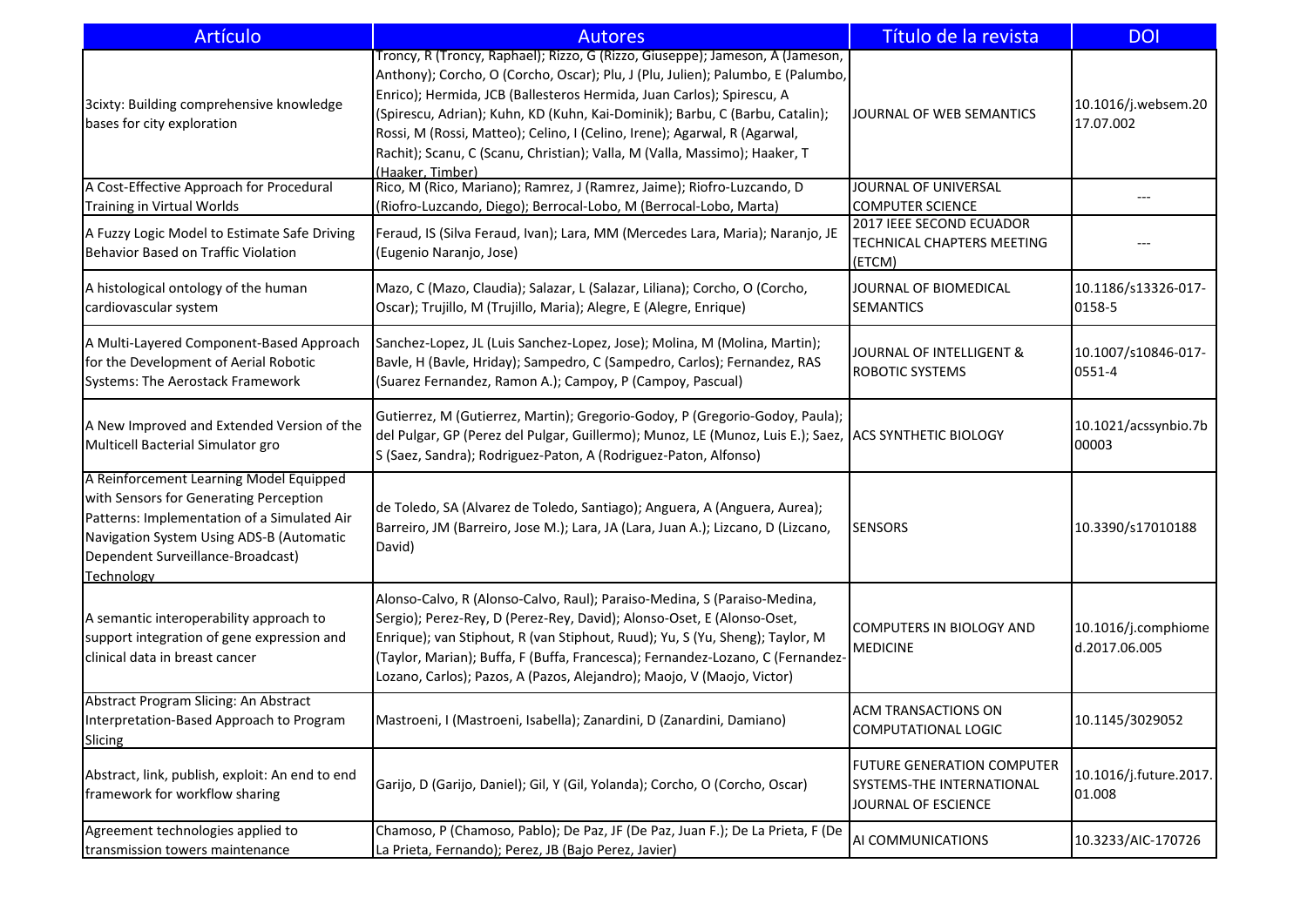| An evolutionary scheduling approach for<br>trading-off accuracy vs. verifiable energy in<br>multicore processors                                                                                  | Liqat, U (Liqat, U.); Bankovic, Z (Bankovic, Z.); Lopez-Garcia, P (Lopez-Garcia,<br>P.); Hermenegildo, MV (Hermenegildo, M. V.)                                                                                                                                                                                                                                                                                                                                                                                                                                                                                    | Logic Journal of the Igpl                                                                                             | 10.1093/jigpal/jzx048              |
|---------------------------------------------------------------------------------------------------------------------------------------------------------------------------------------------------|--------------------------------------------------------------------------------------------------------------------------------------------------------------------------------------------------------------------------------------------------------------------------------------------------------------------------------------------------------------------------------------------------------------------------------------------------------------------------------------------------------------------------------------------------------------------------------------------------------------------|-----------------------------------------------------------------------------------------------------------------------|------------------------------------|
| An ontology for videogame interoperability                                                                                                                                                        | Parkkila, J (Parkkila, Janne); Radulovic, F (Radulovic, Filip); Garijo, D (Garijo,<br>Daniel); Poveda-Villalon, M (Poveda-Villalon, Maria); Ikonen, J (Ikonen, Jouni);<br>Porras, J (Porras, Jari); Gomez-Perez, A (Gomez-Perez, Asuncion)                                                                                                                                                                                                                                                                                                                                                                         | MULTIMEDIA TOOLS AND<br><b>APPLICATIONS</b>                                                                           | 10.1007/s11042-016-<br>3552-6      |
| An Open Virtual Neighbourhood Network to<br>Connect IoT Infrastructures and Smart Objects<br><b>VICINITY</b>                                                                                      | Gun, YJ (Guan, Yajuan); Vasquez, JC (Vasquez, Juan C.); Guerrero, JM<br>(Guerrero, Josep M.); Samovich, N (Samovich, Natalie); Vanya, S (Vanya,<br>Stefan); Oravec, V (Oravec, Viktor); Garcia-Castro, R (Garcia-Castro, Raul);<br>Serena, F (Serena, Fernando); Poveda-Villalon, M (Poveda-Villalon, Maria);<br>Radojicic, C (Radojicic, Carna); Heinz, C (Heinz, Christopher); Grimm, C<br>(Grimm, Christoph); Tryferidis, A (Tryferidis, Athanasios); Tzovaras, D<br>(Tzovaras, Dimitrios); Dickerson, K (Dickerson, Keith); Paralic, M (Paralic,<br>Marek); Skokan, M (Skokan, Marek); Sabol, T (Sabol, Tomas) | <b>2017 GLOBAL INTERNET OF THINGS</b><br>SUMMIT (GIOTS 2017)                                                          |                                    |
| Application of vehicle to another entity (V2X)<br>communications for motorcycle crash<br>avoidance                                                                                                | Naranjo, JE (Naranjo, Jose E.); Jimenez, F (Jimenez, Felipe); Anaya, JJ (Anaya,<br>Jose J.); Talavera, E (Talavera, Edgar); Gomez, O (Gomez, Oscar)                                                                                                                                                                                                                                                                                                                                                                                                                                                                | JOURNAL OF INTELLIGENT<br><b>TRANSPORTATION SYSTEMS</b>                                                               | 10.1080/15472450.20<br>16.1247703  |
| Applying Social Computing to Generate Sound<br>Clouds                                                                                                                                             | Navarro-Caceres, M (Navarro-Caceres, Maria); Bajo, J (Bajo, Javier); Corchado, Engineering Applications of<br>JM (Manuel Corchado, Juan)                                                                                                                                                                                                                                                                                                                                                                                                                                                                           | Artificial Intelligence                                                                                               | 10.1016/j.engappai.20<br>16.10.019 |
| Architecture for anomaly detection in a laser<br>heating surface process                                                                                                                          | Mesonero, J (Mesonero, Javier); Bielza, C (Bielza, Concha); Larranaga, P<br>(Larranaga, Pedro)                                                                                                                                                                                                                                                                                                                                                                                                                                                                                                                     | 2017 22ND IEEE INTERNATIONAL<br><b>CONFERENCE ON EMERGING</b><br>TECHNOLOGIES AND FACTORY<br><b>AUTOMATION (ETFA)</b> |                                    |
| BioBlocks: Programming Protocols in Biology<br><b>Made Easier</b>                                                                                                                                 | Gupta, V (Gupta, Vishal); Irimia, J (Irimia, Jesus); Pau, I (Pau, Ivan); Rodriguez-<br>Paton, A (Rodriguez-Paton, Alfonso)                                                                                                                                                                                                                                                                                                                                                                                                                                                                                         | <b>ACS SYNTHETIC BIOLOGY</b>                                                                                          | 10.1021/acssynbio.6b<br>00304      |
| Carbon Nanotubes' Effect on Mitochondrial<br>Oxygen Flux Dynamics: Polarography<br><b>Experimental Study and Machine Learning</b><br>Models using Star Graph Trace Invariants of<br>Raman Spectra | Gonzalez-Durruthy, M (Gonzalez-Durruthy, Michael); Monserrat, JM<br>(Monserrat, Jose M.); Rasulev, B (Rasulev, Bakhtiyor); Casanola-Martin, GM<br>(Casanola-Martin, Gerardo M.); Sorrivas, JMB (Barreiro Sorrivas, Jose Maria);<br>Paraiso-Medina, S (Paraiso-Medina, Sergio); Maojo, V (Maojo, Victor);<br>Gonzalez-Diaz, H (Gonzalez-Diaz, Humberto); Pazos, A (Pazos, Alejandro);<br>Munteanu, CR (Munteanu, Cristian R.)                                                                                                                                                                                       | <b>NANOMATERIALS</b>                                                                                                  | 10.3390/nano711038                 |
| Clustering for filtering: Multi-object detection<br>and estimation using multiple/massive sensors                                                                                                 | Li, TC (Li, Tiancheng); Corchado, JM (Corchado, Juan M.); Sun, SD (Sun,<br>Shudong); Bajo, J (Bajo, Javier)                                                                                                                                                                                                                                                                                                                                                                                                                                                                                                        | <b>INFORMATION SCIENCES</b>                                                                                           | 10.1016/j.ins.2017.01<br>028       |
| Collaborative Ontology Evolution and Data<br>Quality - An Empirical Analysis                                                                                                                      | Mihindukulasooriya, N (Mihindukulasooriya, Nandana); Poveda-Villalon, M<br>(Poveda-Villalon, Maria); Garcia-Castro, R (Garcia-Castro, Raul)                                                                                                                                                                                                                                                                                                                                                                                                                                                                        | OWL: EXPERIENCES AND<br><b>DIRECTIONS - REASONER</b><br>EVALUATION, OWLED 2016                                        | 10.1007/978-3-319-<br>54627-8 8    |
| Combination of multi-agent systems and<br>embedded hardware for the monitoring and<br>analysis of diuresis                                                                                        | Villarrubia, G (Villarrubia, Gabriel); Hernandez, D (Hernandez, Daniel); De Paz,<br>JF (De Paz, Juan F.); Bajo, J (Bajo, Javier)                                                                                                                                                                                                                                                                                                                                                                                                                                                                                   | INTERNATIONAL JOURNAL OF<br>DISTRIBUTED SENSOR NETWORKS                                                               | 10.1177/1550147717<br>722154       |
| <b>Combining Multi-Agent Systems and Wireless</b><br>Sensor Networks for Monitoring Crop<br>Irrigation                                                                                            | Villarrubia, G (Villarrubia, Gabriel); De Paz, JF (De Paz, Juan F.); De la Iglesia,<br>DH (De la Iglesia, Daniel H.); Bajo, J (Bajo, Javier)                                                                                                                                                                                                                                                                                                                                                                                                                                                                       | <b>SENSORS</b>                                                                                                        | 10.3390/s17081775                  |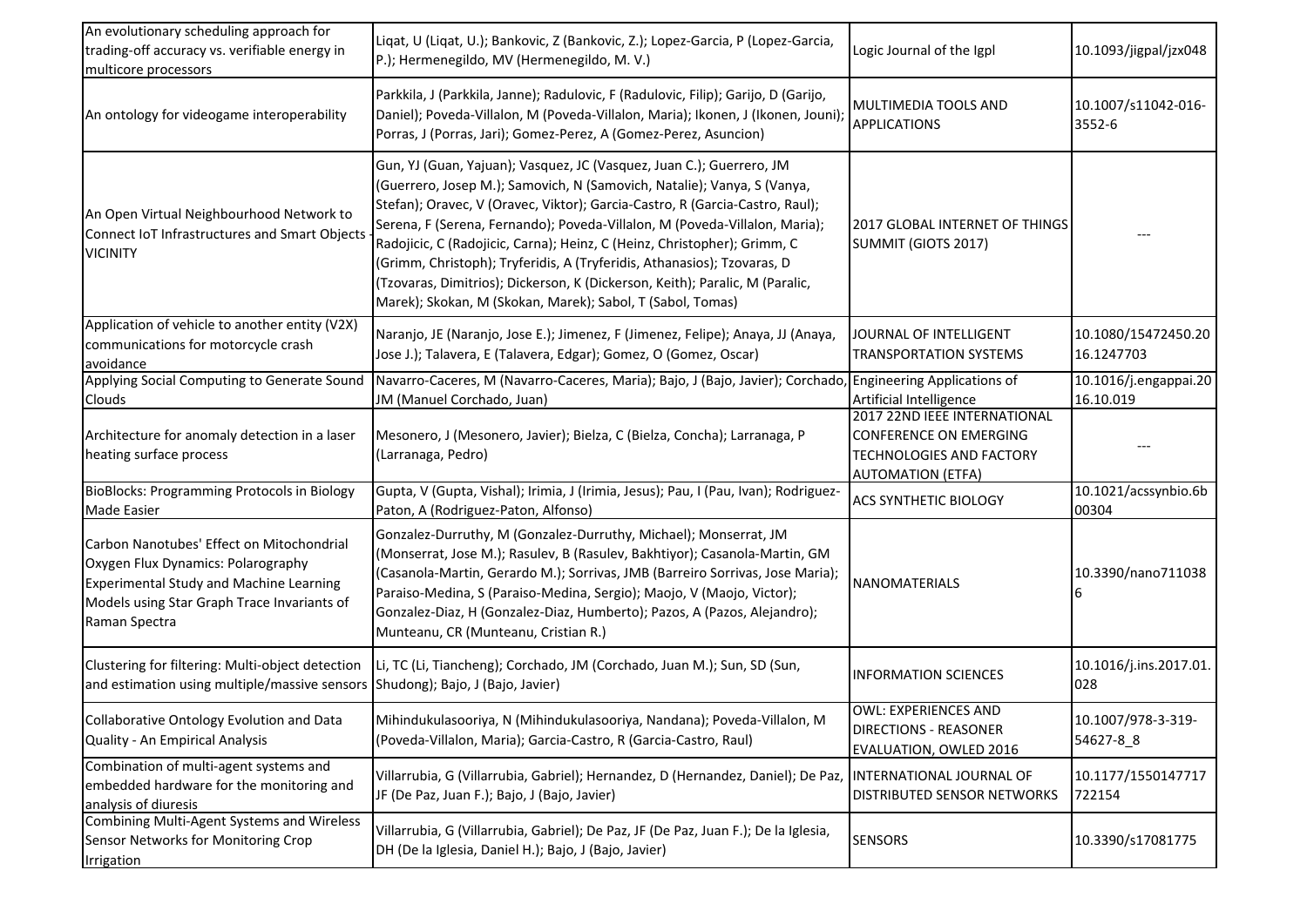| Dendritic-branching angles of pyramidal<br>neurons of the human cerebral cortex                                         | Fernandez-Gonzalez, P (Fernandez-Gonzalez, Pablo); Benavides-Piccione, R<br>(Benavides-Piccione, Ruth); Leguey, I (Leguey, Ignacio); Bielza, C (Bielza,<br>Concha); Larranaga, P (Larranaga, Pedro); DeFelipe, J (DeFelipe, Javier) | <b>BRAIN STRUCTURE &amp; FUNCTION</b>                                                  | 10.1007/s00429-016-<br>1311-0     |
|-------------------------------------------------------------------------------------------------------------------------|-------------------------------------------------------------------------------------------------------------------------------------------------------------------------------------------------------------------------------------|----------------------------------------------------------------------------------------|-----------------------------------|
| <b>Attentiveness Level</b>                                                                                              | Detection of Behavioral Patterns for Increasing  Duraes, D (Duraes, Dalila); Goncalves, S (Goncalves, Sergio); Carneiro, D<br>(Carneiro, Davide); Bajo, J (Bajo, Javier); Novais, P (Novais, Paulo)                                 | INTELLIGENT SYSTEMS DESIGN AND 10.1007/978-3-319-<br>APPLICATIONS (ISDA 2016)          | 53480-0 58                        |
| Directed evolution of biocircuits using<br>conjugative plasmids and CRISPR-Cas9: design<br>and in silico experiments    | Benes, D (Benes, David); Rodriguez-Paton, A (Rodriguez-Paton, Alfonso);<br>Sosik, P (Sosik, Petr)                                                                                                                                   | <b>NATURAL COMPUTING</b>                                                               | 10.1007/s11047-016-<br>9595-9     |
| Distributing Text Mining tasks with librAlry                                                                            | Badenes-Olmedo, C (Badenes-Olmedo, Carlos); Redondo-Garcia, JL (Luis<br>Redondo-Garcia, Jose); Corcho, O (Corcho, Oscar)                                                                                                            | PROCEEDINGS OF THE 2017 ACM<br>SYMPOSIUM ON DOCUMENT<br><b>ENGINEERING (DOCENG 17)</b> | 10.1145/3103010.312<br>1040       |
| Dynamic Bayesian Network-Based Anomaly<br>Detection for In-Process Visual Inspection of<br>Laser Surface Heat Treatment | Ogbechie, A (Ogbechie, Alberto); Diaz-Rozo, J (Diaz-Rozo, Javier); Larranaga, P<br>(Larranaga, Pedro); Bielza, C (Bielza, Concha)                                                                                                   | MACHINE LEARNING FOR CYBER<br>PHYSICAL SYSTEMS                                         | 10.1007/978-3-662-<br>53806-7_3   |
| DYNAMIC MONITORING IN PANGEA<br>PLATFORM USING EVENT-TRACING<br><b>MECHANISMS</b>                                       | Burdalo, L (Burdalo, Luis); Terrasa, A (Terrasa, Andres); Julian, V (Julian,<br>Vicente); Bajo, J (Bajo, Javier); Rodriguez, S (Rodriguez, Sara); Corchado, JM<br>(Manuel Corchado, Juan)                                           | <b>COMPUTING AND INFORMATICS</b>                                                       | 10.4149/cai 2017 5<br>1019        |
| Experiential Learning in Data Science: From the<br>Dataset Repository to the Platform of<br>Experiences                 | Serrano, E (Serrano, Emilio); Molina, M (Molina, Martin); Manrique, D<br>(Manrique, Daniel); Baumela, L (Baumela, Luis)                                                                                                             | <b>INTELLIGENT ENVIRONMENTS 2017</b>                                                   | 10.3233/978-1-61499-<br>796-2-122 |
| Frobenius Norm Regularization for the<br>Multivariate Von Mises Distribution                                            | Rodriguez-Lujan, L (Rodriguez-Lujan, Luis); Larranaga, P (Larranaga, Pedro);<br>Bielza, C (Bielza, Concha)                                                                                                                          | INTERNATIONAL JOURNAL OF<br><b>INTELLIGENT SYSTEMS</b>                                 | 10.1002/int.21834                 |
| Highly Biocompatible Drug-Delivery Systems<br>Based on DNA Nanotechnology                                               | Li, X (Li, Xin); Hong, L (Hong, Li); Song, T (Song, Tao); Rodriguez-Paton, A<br>(Rodriguez-Paton, Alfonso); Chen, CZ (Chen, Congzhou); Zhao, HY (Zhao,<br>Haiyan); Shi, XL (Shi, Xiaolong)                                          | JOURNAL OF BIOMEDICAL<br>NANOTECHNOLOGY                                                | 10.1166/jbn.2017.238              |
| Identifying stakeholders and key performance<br>indicators for district and building energy<br>performance analysis     | Li, YH (Li, Yehong); O'Donnell, J (O'Donnell, James); Garcia-Castro, R (Garcia-<br>Castro, Raul); Vega-Sanchez, S (Vega-Sanchez, Sergio)                                                                                            | <b>ENERGY AND BUILDINGS</b>                                                            | 10.1016/j.enbuild.201<br>7.09.003 |
| Image Matching Algorithm Based on Hashes<br>Extraction                                                                  | Rivas, A (Rivas, Alberto); Chamoso, P (Chamoso, Pablo); Martin-Limorti, JJ<br>(Martin-Limorti, Javier J.); Rodriguez, S (Rodriguez, Sara); de la Prieta, F (de la<br>Prieta, Fernando); Bajo, J (Bajo, Javier)                      | PROGRESS IN ARTIFICIAL<br>INTELLIGENCE (EPIA 2017)                                     | 10.1007/978-3-319-<br>65340-2_8   |
| Infinitary equilibrium logic and strongly<br>equivalent logic programs                                                  | Harrison, A (Harrison, Amelia); Lifschitz, V (Lifschitz, Vladimir); Pearce, D<br>(Pearce, David); Valverde, A (Valverde, Agustin)                                                                                                   | ARTIFICIAL INTELLIGENCE                                                                | 10.1016/j.artint.2017.<br>02.002  |
| model                                                                                                                   | Influencing over people with a social emotional Rincon, JA (Rincon, J. A.); de la Prieta, F (de la Prieta, F.); Zanardini, D<br>(Zanardini, D.); Julian, V (Julian, V.); Carrascosa, C (Carrascosa, C.)                             | NEUROCOMPUTING                                                                         | 10.1016/j.neucom.201<br>6.03.107  |
| LD Sniffer: A Quality Assessment Tool for<br>Measuring the Accessibility of Linked Data                                 | Mihindukulasooriya, N (Mihindukulasooriya, Nandana); Garcia-Castro, R<br>(Garcia-Castro, Raul); Gomez-Perez, A (Gomez-Perez, Asuncion)                                                                                              | KNOWLEDGE ENGINEERING AND<br><b>KNOWLEDGE MANAGEMENT</b>                               | 10.1007/978-3-319-<br>58694-6_20  |
| Linked Open Vocabularies (LOV): a gateway to<br>reusable semantic vocabularies on the Web                               | Vandenbussche, PY (Vandenbussche, Pierre-Yves); Atemezing, GA<br>(Atemezing, Ghislain A.); Poveda-Villalon, M (Poveda-Villalon, Maria); Vatant,<br>B (Vatant, Bernard)                                                              | <b>SEMANTIC WEB</b>                                                                    |                                   |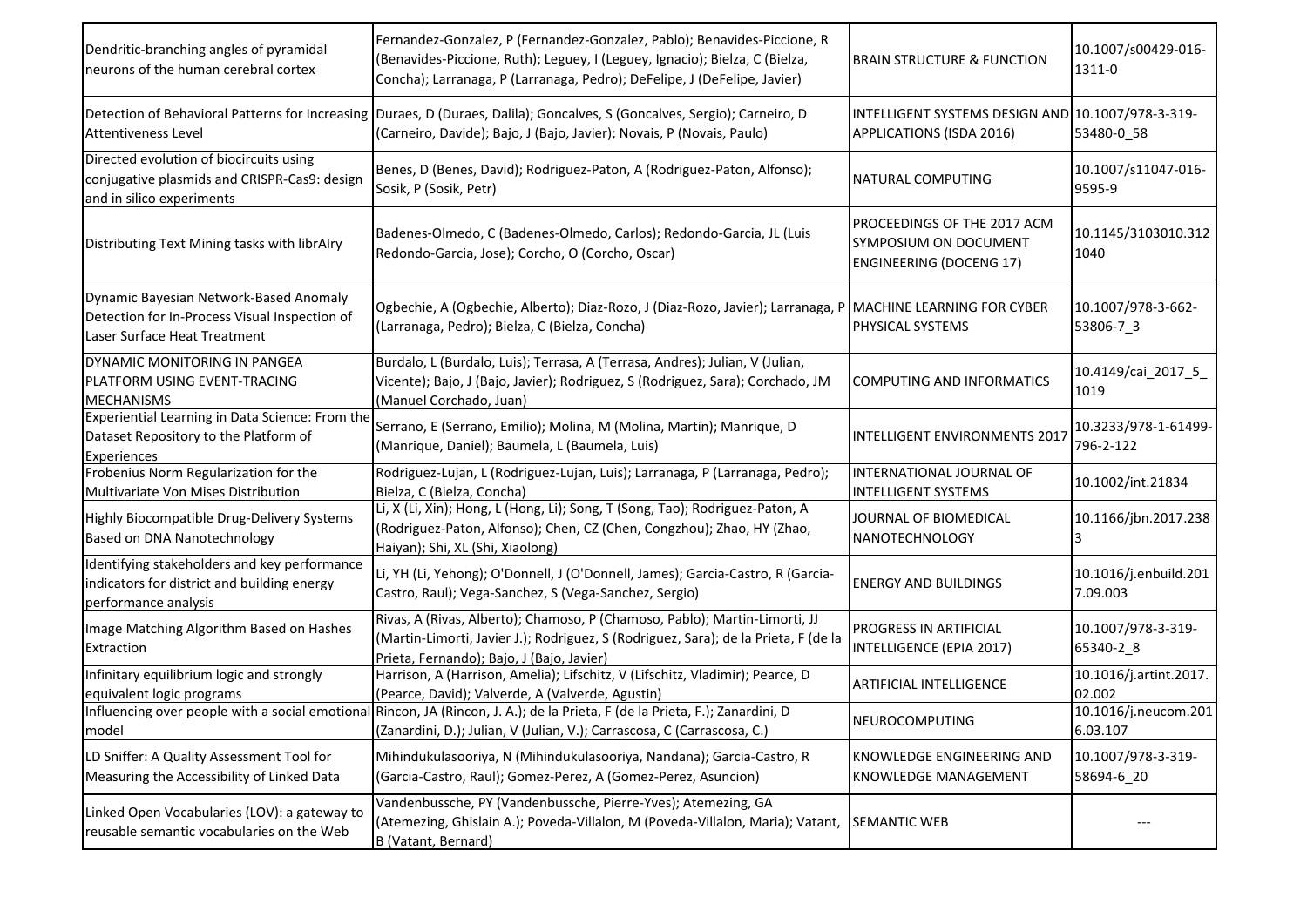| Machine Learning-based CPS for clustering<br>high throughput machine cycle conditions                                                          | Diaz-Rozo, J (Diaz-Rozo, Javier); Bielza, C (Bielza, Concha); Larranaga, P<br>(Larranaga, Pedro)                                                                                                                     | Procedia Manufacturing                                                                                                               | 10.1016/j.promfg.201<br>7.07.091 |
|------------------------------------------------------------------------------------------------------------------------------------------------|----------------------------------------------------------------------------------------------------------------------------------------------------------------------------------------------------------------------|--------------------------------------------------------------------------------------------------------------------------------------|----------------------------------|
| MAS-based self-adaptive architecture for<br>controlling and monitoring Cloud platforms                                                         | De la Prieta, F (De la Prieta, Fernando); Bajo, J (Bajo, Javier); Rodriguez, S<br>(Rodriguez, Sara); Corchado, J (Corchado, Juan M.)                                                                                 | <b>JOURNAL OF AMBIENT</b><br>INTELLIGENCE AND HUMANIZED<br><b>COMPUTING</b>                                                          | 10.1007/s12652-016-<br>0434-8    |
| Measuring systems sustainability with multi-<br>criteria methods: A critical review                                                            | Diaz-Balteiro, L (Diaz-Balteiro, L.); Gonzalez-Pachon, J (Gonzalez-Pachon, J.);<br>Romero, C (Romero, C.)                                                                                                            | EUROPEAN JOURNAL OF<br>OPERATIONAL RESEARCH                                                                                          | 10.1016/j.ejor.2016.0<br>8.075   |
| Meta-path methods for prioritizing candidate<br>disease miRNAs                                                                                 | Zhang, X (Zhang, Xuan); Zou, Q (Zou, Quan); Rodriguez-Paton, A (Rodriguez-<br>Paton, Alfonso); Zeng, XX (Zeng, Xiangxiang)                                                                                           | leee/Acm Transactions on<br><b>Computational Biology And</b><br><b>Bioinformatics</b>                                                | 10.1109/TCBB.2017.2<br>776280    |
| Increasing the Level of Attention                                                                                                              | Modelling an Intelligent Interaction System for  Duraes, D (Duraes, Dalila); Castro, D (Castro, David); Bajo, J (Bajo, Javier);<br>Novais, P (Novais, Paulo)                                                         | <b>AMBIENT INTELLIGENCE-</b><br>SOFTWARE AND APPLICATIONS-<br>8TH INTERNATIONAL SYMPOSIUM<br>ON AMBIENT INTELLIGENCE (ISAMI<br>2017) | 10.1007/978-3-319-<br>61118-1_26 |
| Multi-agent technologies in economics                                                                                                          | Bajo, J (Bajo, Javier); Mathieu, P (Mathieu, Philippe); Escalona, MJ (Jose<br>Escalona, Maria)                                                                                                                       | <b>INTELLIGENT SYSTEMS IN</b><br><b>ACCOUNTING FINANCE &amp;</b><br>MANAGEMENT                                                       | 10.1002/isaf.1415                |
| Multi-Sensor Information Fusion for<br>Optimizing Electric Bicycle Routes Using a<br>Swarm Intelligence Algorithm                              | De La Iglesia, DH (De La Iglesia, Daniel H.); Villarrubia, G (Villarrubia, Gabriel);<br>De Paz, JF (De Paz, Juan F.); Bajo, J (Bajo, Javier)                                                                         | <b>SENSORS</b>                                                                                                                       | 10.3390/s17112501                |
| Multi-source homogeneous data clustering for<br>multi-target detection from cluttered<br>background with misdetection                          | Li, TC (Li, Tiancheng); Pintado, FD (De la Prieta Pintado, Fernando); Corchado,<br>JM (Corchado, Juan M.); Bajo, J (Bajo, Javier)                                                                                    | APPLIED SOFT COMPUTING                                                                                                               | 10.1016/j.asoc.2017.0<br>7.012   |
| Navigation and Self-Semantic Location of<br>Drones in Indoor Environments by Combining<br>the Visual Bug Algorithm and Entropy-Based<br>Vision | Maravall, D (Maravall, Dario); de Lope, J (de Lope, Javier); Fuentes, JP<br>(Fuentes, Juan P.)                                                                                                                       | <b>FRONTIERS IN NEUROROBOTICS</b>                                                                                                    | 10.3389/fnbot.2017.0<br>0046     |
| Network design through forests with degree-<br>and role-constrained minimum spanning trees                                                     | Anton-Sanchez, L (Anton-Sanchez, Laura); Bielza, C (Bielza, Concha);<br>Larranaga, P (Larranaga, Pedro)                                                                                                              | Journal of Heuristics                                                                                                                | 10.1007/s10732-017-<br>9323-3    |
| Neural Systems in Distributed Computing and<br>Artificial Intelligence                                                                         | Bajo, J (Bajo, Javier); Corchado, JM (Corchado, Juan M.)                                                                                                                                                             | NEUROCOMPUTING                                                                                                                       | 10.1016/j.neucom.201<br>6.08.096 |
| Non-intrusive Monitoring of Attentional<br><b>Behavior in Teams</b>                                                                            | Carneiro, D (Carneiro, Davide); Duraes, D (Duraes, Dalila); Bajo, J (Bajo,<br>Javier); Novais, P (Novais, Paulo)                                                                                                     | INTELLIGENT DISTRIBUTED<br><b>COMPUTING X</b>                                                                                        | 10.1007/978-3-319-<br>48829-5 15 |
| On the Properties of Atom Definability and<br>Well-Supportedness in Logic Programming                                                          | Cabalar, P (Cabalar, Pedro); Fandinno, J (Fandinno, Jorge); Farinas, L (Farinas,<br>Luis); Pearce, D (Pearce, David); Valverde, A (Valverde, Agustin)                                                                | <b>PROGRESS IN ARTIFICIAL</b><br>INTELLIGENCE (EPIA 2017)                                                                            | 10.1007/978-3-319-<br>65340-2_51 |
| P Systems Simulating Bacterial Conjugation:<br><b>Universality and Properties</b>                                                              | Paun, A (Paun, Andrei); Rodriguez-Paton, A (Rodriguez-Paton, Alfonso)                                                                                                                                                | FUNDAMENTA INFORMATICAE                                                                                                              | 10.3233/FI-2017-1532             |
| Parkinson's Disease Subtypes Identified from<br>Cluster Analysis of Moto rand Non-motor<br>Symptoms                                            | Mu, J (Mu, Jesse); Chaudhuri, KR (Chaudhuri, Kallol R.); Bielza, C (Bielza,<br>Concha); de Pedro-Cuesta, J (de Pedro-Cuesta, Jesus); Larranaga, P<br>(Larranaga, Pedro); Martinez-Martin, P (Martinez-Martin, Pablo) | <b>FRONTIERS IN AGING</b><br><b>NEUROSCIENCE</b>                                                                                     | 10.3389/fnagi.2017.00<br>301     |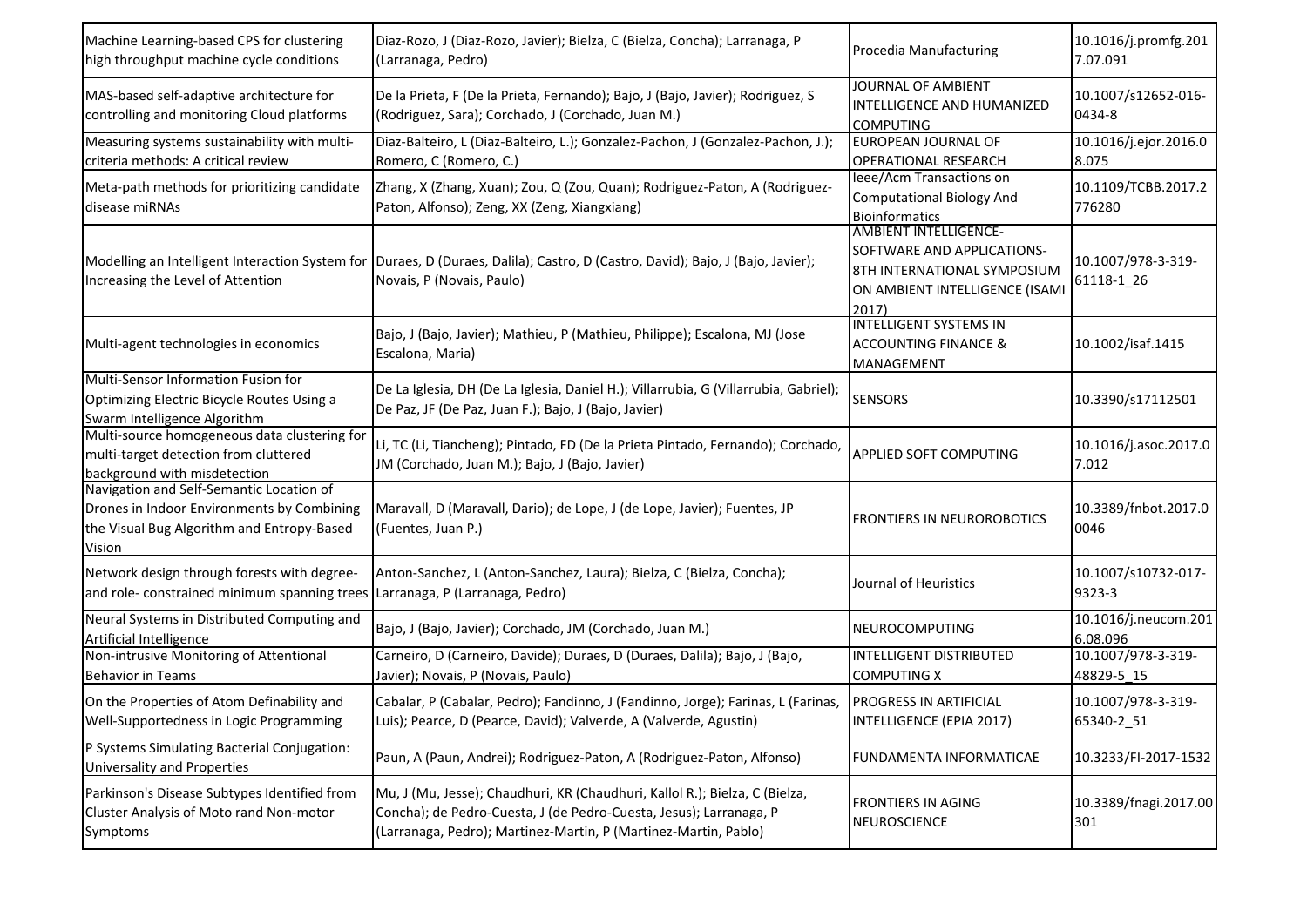| Probability-based collaborative filtering model<br>for predicting gene-disease associations                                                                          | Zeng, XX (Zeng, Xiangxiang); Ding, NX (Ding, Ningxiang); Rodriguez-Paton, A<br>(Rodriguez-Paton, Alfonso); Zou, Q (Zou, Quan)                                                                                                                                                                                                                                                                                                                                                                     | <b>BMC MEDICAL GENOMICS</b>                                                           | 10.1186/s12920-017-<br>0313-y    |
|----------------------------------------------------------------------------------------------------------------------------------------------------------------------|---------------------------------------------------------------------------------------------------------------------------------------------------------------------------------------------------------------------------------------------------------------------------------------------------------------------------------------------------------------------------------------------------------------------------------------------------------------------------------------------------|---------------------------------------------------------------------------------------|----------------------------------|
| Quantifying the Effects of Learning Styles on<br>Attention                                                                                                           | Duraes, D (Duraes, Dalila); Analide, C (Analide, Cesar); Bajo, J (Bajo, Javier);<br>Novais, P (Novais, Paulo)                                                                                                                                                                                                                                                                                                                                                                                     | <b>RECENT ADVANCES IN</b><br><b>INFORMATION SYSTEMS AND</b><br>TECHNOLOGIES, VOL 2    | 10.1007/978-3-319-<br>56538-5 72 |
| Querying clinical data in HL7 RIM based<br>relational model with morph-RDB                                                                                           | Priyatna, F (Priyatna, Freddy); Alonso-Calvo, R (Alonso-Calvo, Raul); Paraiso-<br>Medina, S (Paraiso-Medina, Sergio); Corcho, O (Corcho, Oscar)                                                                                                                                                                                                                                                                                                                                                   | JOURNAL OF BIOMEDICAL<br><b>SEMANTICS</b>                                             | 10.1186/s13326-017-<br>0155-8    |
| Reference element guidance of autonomous<br>vehicles using 3D laser scanner                                                                                          | Naranjo-Hernandez, JE (Naranjo-Hernandez, Jose E.); Jimenez-Alonso, F<br>(Jimenez-Alonso, Felipe); Clavijo-Jimenez, M (Clavijo-Jimenez, Miguel); Gomez-DYNA<br>Casado, O (Gomez-Casado, Oscar)                                                                                                                                                                                                                                                                                                    |                                                                                       | 10.6036/8054                     |
| Reproducibility of execution environments in<br>computational science using Semantics and<br>Clouds                                                                  | Santana-Perez, I (Santana-Perez, Idafen); da Silva, RF (da Silva, Rafael<br>Ferreira); Rynge, M (Rynge, Mats); Deelman, E (Deelman, Ewa); Perez-<br>Hernandez, MS (Perez-Hernandez, Maria S.); Corcho, O (Corcho, Oscar)                                                                                                                                                                                                                                                                          | <b>FUTURE GENERATION COMPUTER</b><br>SYSTEMS-THE INTERNATIONAL<br>JOURNAL OF ESCIENCE | 10.1016/j.future.2015.<br>12.017 |
| Research Strategies for Biomedical and Health<br>Informatics                                                                                                         | Haux, R (Haux, Reinhold); Kulikowski, CA (Kulikowski, Casimir A.); Bakken, S<br>(Bakken, Suzanne); de Lusignan, S (de Lusignan, Simon); Kimura, M (Kimura,<br>Michio); Koch, S (Koch, Sabine); Mantas, J (Mantas, John); Maojo, V (Maojo,<br>Victor); Marschollek, M (Marschollek, Michael); Martin-Sanchez, F (Martin-<br>Sanchez, Fernando); Moen, A (Moen, Anne); Park, HA (Park, Hyeoun-Ae);<br>Sarkar, IN (Sarkar, Indra Neil); Leong, TY (Leong, Tze Yun); McCray, AT<br>(McCray, Alexa T.) | <b>METHODS OF INFORMATION IN</b><br><b>MEDICINE</b>                                   | 10.3414/ME16-01-<br>0125         |
| Restoring a Radionuclide Contaminated<br>Aquatic Ecosystem: A Group Decision Making<br>Problem with Incomplete Information within<br><b>MAUT Accounting for Veto</b> | Jimenez-Martin, A (Jimenez-Martin, Antonio); Gallego, E (Gallego, Eduardo);<br>Mateos, A (Mateos, Alfonso); del Pozo, JAF (Fernandez del Pozo, Juan A.)                                                                                                                                                                                                                                                                                                                                           | Group Decission and Negotiation                                                       | 10.1007/s10726-017-<br>9526-x    |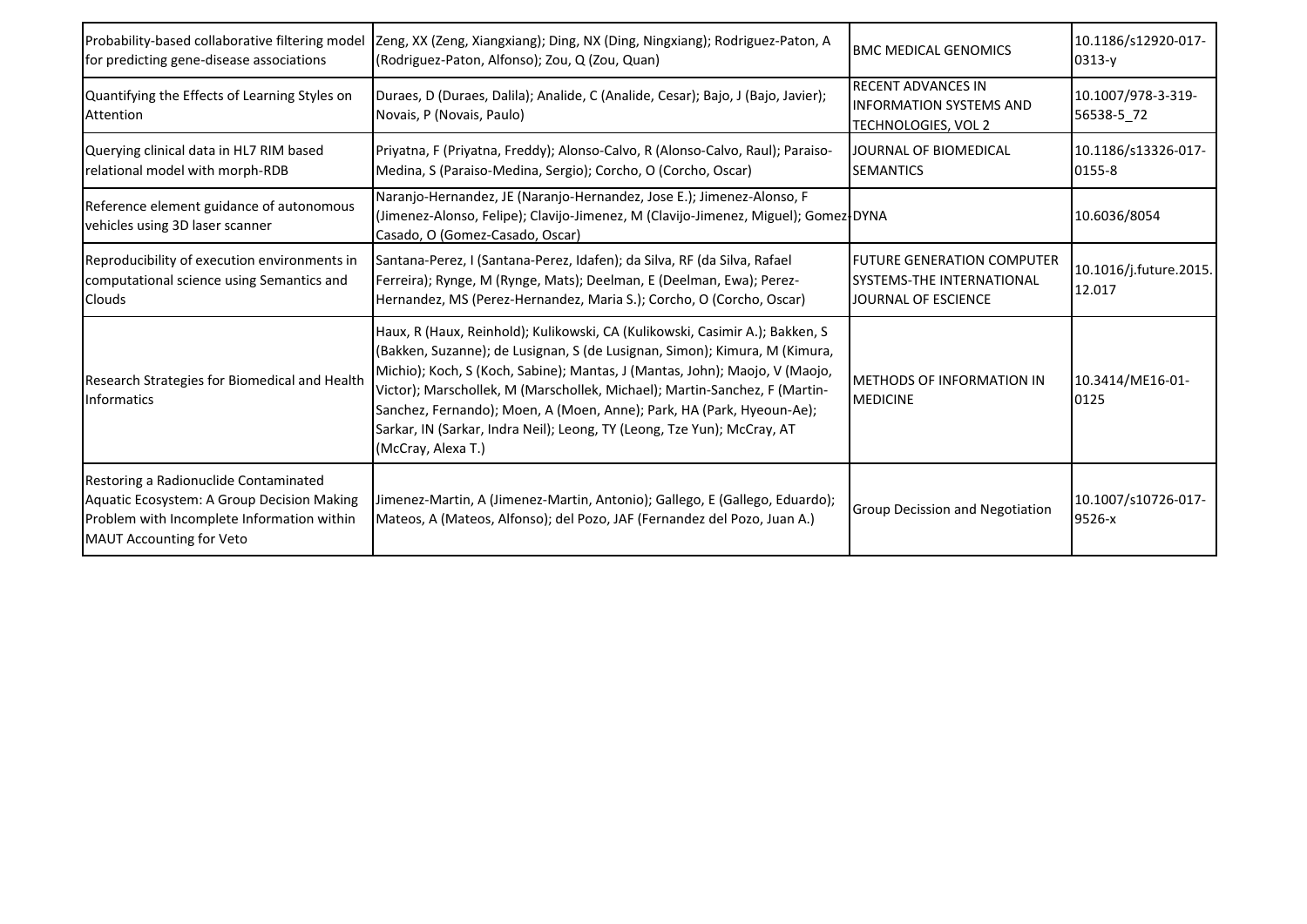| Robotic crowd biology with Maholo LabDroids                                                                     | Yachie, N (Yachie, Nozomu); Natsume, T (Natsume, Tohru); Takahashi, K<br>(Takahashi, Koichi); Katayama, T (Katayama, Toshiaki); Sakurada, T (Sakurada,<br>Takeshi); Kanda, GN (Kanda, Genki N.); Takagi, E (Takagi, Eiji); Hirose, T<br>(Hirose, Takako); Katsura, T (Katsura, Tatsuo); Moriya, T (Moriya, Tetsuo);<br>Kitano, H (Kitano, Hiroaki); Tsujii, J (Tsujii, Junichi); Natsume, T (Natsume,<br>Tohru); Shiraki, T (Shiraki, Tomoyuki); Kariyazaki, H (Kariyazaki, Hirokazu);<br>Kamei, M (Kamei, Motohisa); Abe, N (Abe, Noriko); Fukuda, T (Fukuda,<br>Takuya); Sawada, Y (Sawada, Yukiko); Hashiguchi, Y (Hashiguchi, Yukio);<br>Matsukuma, K (Matsukuma, Kenji); Murai, S (Murai, Shinji); Sasaki, N (Sasaki,<br>Naoyuki); Ipposhi, T (Ipposhi, Tatsuro); Urabe, H (Urabe, Hideo); Kudo, T<br>(Kudo, Taku); Umeno, M (Umeno, Makoto); Ono, S (Ono, Seiki); Miyauchi, K<br>(Miyauchi, Kohei); Nakamura, M (Nakamura, Miki); Kizaki, T (Kizaki, Takahiro);<br>Suyama, T (Suyama, Takashi); Hatta, T (Hatta, Tomohisa); Natsume, T<br>(Natsume, Tohru); Ohta, T (Ohta, Tazro); Takahashi, K (Takahashi, Koichi);<br>Ozawa, Y (Ozawa, Yosuke); Yachie, N (Yachie, Nozomu); Sakurada, T<br>(Sakurada, Takeshi); Matsukuma, K (Matsukuma, Kenji); Murai, S (Murai,<br>Shinji); Ihara, S (Ihara, Shoji); Tamaki, S (Tamaki, Satoshi); Antezana, E<br>(Antezana, Erick); Garcia-Castro, A (Garcia-Castro, Alexander); Perret, JL<br>(Perret, Jean-Luc); Ishiguro, S (Ishiguro, Soh); Mori, H (Mori, Hideto); Evans-<br>Yamamoto, D (Evans-Yamamoto, Daniel); Masuyama, N (Masuyama, Nanami);<br>Tomita, M (Tomita, Masaru); Tsujii, J (Tsujii, Junichi); Katayama, T (Katayama,<br>Toshiaki); Kitano, H (Kitano, Hiroaki); Hatta, T (Hatta, Tomohisa); Matsumoto,<br>M (Matsumoto, Masaki); Nakayama, H (Nakayama, Hiroshi); Shirasawa, A<br>(Shirasawa, Ayaka); Shimbo, K (Shimbo, Kazutaka); Yamada, N (Yamada,<br>Naoyuki); Nakayama, KI (Nakayama, Keiichi I.); Natsume, T (Natsume, Tohru);<br>Shimizu, T (Shimizu, Takatsune); Saya, H (Saya, Hideyuki); Yamashita, S<br>(Yamashita, Satoshi); Matsushima, T (Matsushima, Takahide); Asahara, H<br>(Asahara, Hiroshi); Eguchi, H (Eguchi, Hidetoshi); Mikamori, M (Mikamori,<br>Manabu); Mori, M (Mori, Masaki) | <b>NATURE BIOTECHNOLOGY</b>                                                     | 10.1038/nbt.3758                 |
|-----------------------------------------------------------------------------------------------------------------|----------------------------------------------------------------------------------------------------------------------------------------------------------------------------------------------------------------------------------------------------------------------------------------------------------------------------------------------------------------------------------------------------------------------------------------------------------------------------------------------------------------------------------------------------------------------------------------------------------------------------------------------------------------------------------------------------------------------------------------------------------------------------------------------------------------------------------------------------------------------------------------------------------------------------------------------------------------------------------------------------------------------------------------------------------------------------------------------------------------------------------------------------------------------------------------------------------------------------------------------------------------------------------------------------------------------------------------------------------------------------------------------------------------------------------------------------------------------------------------------------------------------------------------------------------------------------------------------------------------------------------------------------------------------------------------------------------------------------------------------------------------------------------------------------------------------------------------------------------------------------------------------------------------------------------------------------------------------------------------------------------------------------------------------------------------------------------------------------------------------------------------------------------------------------------------------------------------------------------------------------------------------------|---------------------------------------------------------------------------------|----------------------------------|
| SNOMED2HL7: A tool to normalize and bind<br>SNOMED CT concepts to the HL7 Reference<br><b>Information Model</b> | Perez-Rey, D (Perez-Rey, D.); Alonso-Calvo, R (Alonso-Calvo, R.); Paraiso-<br>Medina, S (Paraiso-Medina, S.); Munteanu, CR (Munteanu, C. R.); Garcia-<br>Remesal, M (Garcia-Remesal, M.)                                                                                                                                                                                                                                                                                                                                                                                                                                                                                                                                                                                                                                                                                                                                                                                                                                                                                                                                                                                                                                                                                                                                                                                                                                                                                                                                                                                                                                                                                                                                                                                                                                                                                                                                                                                                                                                                                                                                                                                                                                                                                   | <b>Computer Methods and Programs</b><br>in Biomedicine                          | 10.1016/j.cmpb.2017.<br>06.020   |
| Software Agents in Retinal Vessels<br>Classification                                                            | Chamoso, P (Chamoso, Pablo); Rodriguez, S (Rodriguez, Sara); De La Prieta, F<br>(De La Prieta, Fernando); De Paz, JF (De Paz, Juan F.); Perez, JB (Bajo Perez,<br>Javier); Rodriguez, JMC (Corchado Rodriguez, Juan Manuel); Garcia-Ortiz, L<br>(Garcia-Ortiz, Luis)                                                                                                                                                                                                                                                                                                                                                                                                                                                                                                                                                                                                                                                                                                                                                                                                                                                                                                                                                                                                                                                                                                                                                                                                                                                                                                                                                                                                                                                                                                                                                                                                                                                                                                                                                                                                                                                                                                                                                                                                       | MULTI-AGENT SYSTEMS AND<br>AGREEMENT TECHNOLOGIES.<br><b>EUMAS 2016</b>         | 10.1007/978-3-319-<br>59294-7 41 |
| Some Trade-offs in Reducing the Overhead of<br>Assertion Run-time Checks via Static Analysis                    | Stulova, N (Stulova, Nataliia); Morales, JF (Morales, Jose F.); Hermenegildo,<br>MV (Hermenegildo, Manuel V.)                                                                                                                                                                                                                                                                                                                                                                                                                                                                                                                                                                                                                                                                                                                                                                                                                                                                                                                                                                                                                                                                                                                                                                                                                                                                                                                                                                                                                                                                                                                                                                                                                                                                                                                                                                                                                                                                                                                                                                                                                                                                                                                                                              | <b>Science of Computer Programming</b>                                          | 10.1016/j.scico.2017.1<br>2.006  |
| Spiking Neural P Systems with Colored Spikes<br>Autores                                                         | Song, T (Song, Tao); Rodriguez-Paion, A (Rodriguez-Paion, Alfonso); Zheng, P<br>(Zheng, Pan); Zeng, XX (Zeng, Xiangxiang)                                                                                                                                                                                                                                                                                                                                                                                                                                                                                                                                                                                                                                                                                                                                                                                                                                                                                                                                                                                                                                                                                                                                                                                                                                                                                                                                                                                                                                                                                                                                                                                                                                                                                                                                                                                                                                                                                                                                                                                                                                                                                                                                                  | leee Transactions on Cognitive And 10.1109/TCDS.2017.2<br>Developmental Systems | 785332                           |
| Students' Evaluation of a Virtual World for<br>Procedural Training in a Tertiary-Education<br>Course            | Ramirez, J (Ramirez, Jaime); Rico, M (Rico, Mariano); Riofrio-Luzcando, D<br>(Riofrio-Luzcando, Diego); Berrocal-Lobo, M (Berrocal-Lobo, Marta); de<br>Antonio, A (de Antonio, Angelica)                                                                                                                                                                                                                                                                                                                                                                                                                                                                                                                                                                                                                                                                                                                                                                                                                                                                                                                                                                                                                                                                                                                                                                                                                                                                                                                                                                                                                                                                                                                                                                                                                                                                                                                                                                                                                                                                                                                                                                                                                                                                                   | Journal of Educational Computing<br>Research                                    | 10.1177/0735633117<br>706047     |